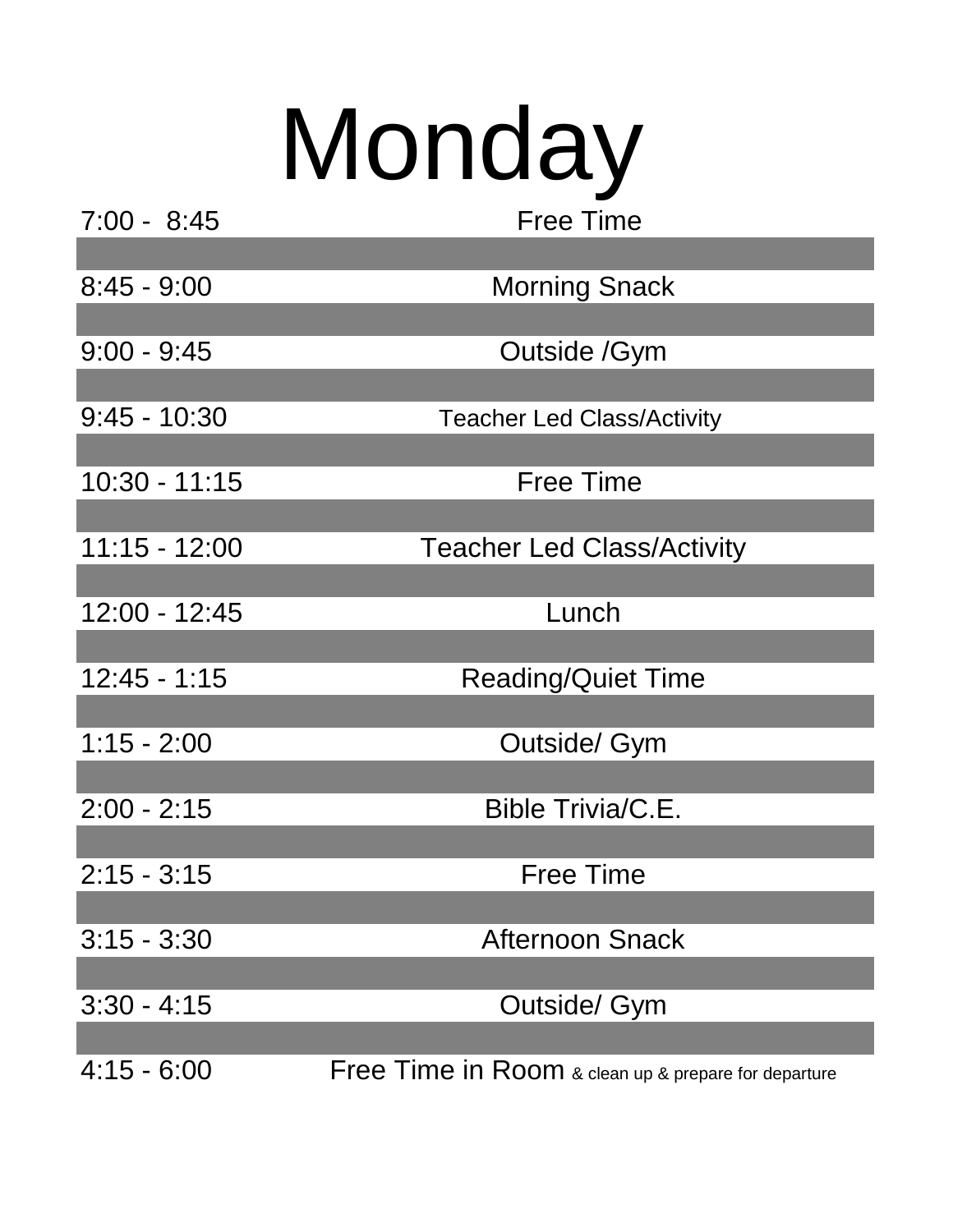## Tuesday Free Time

| $7:00 - 8:45$  | <b>Free Time</b>                                     |
|----------------|------------------------------------------------------|
|                |                                                      |
| $8:45 - 9:00$  | <b>Morning Snack</b>                                 |
|                |                                                      |
| $9:00 - 9:45$  | Outside/Gym                                          |
|                |                                                      |
| $9:45 - 10:30$ | <b>Teacher Led Class/Activity</b>                    |
|                |                                                      |
| 10:30 - 11:00  | <b>Free Time</b>                                     |
|                |                                                      |
| 11:00 - 12:00  | Cooking w/ Mr. Jonathan                              |
|                |                                                      |
| 12:00 - 12:45  | Lunch                                                |
| $12:45 - 1:15$ |                                                      |
|                | <b>Reading Time</b>                                  |
| $1:15 - 2:00$  | <b>Free Time</b>                                     |
|                |                                                      |
| $2:00 - 2:45$  | <b>Teacher Led Class/Activity</b>                    |
|                |                                                      |
| $2:45 - 4:30$  | Movie                                                |
|                |                                                      |
| 3:30           | <b>Popcorn Snack During Movie</b>                    |
|                |                                                      |
| $4:30 - 6:00$  | Free Time in Room & Clean up & prepare for departure |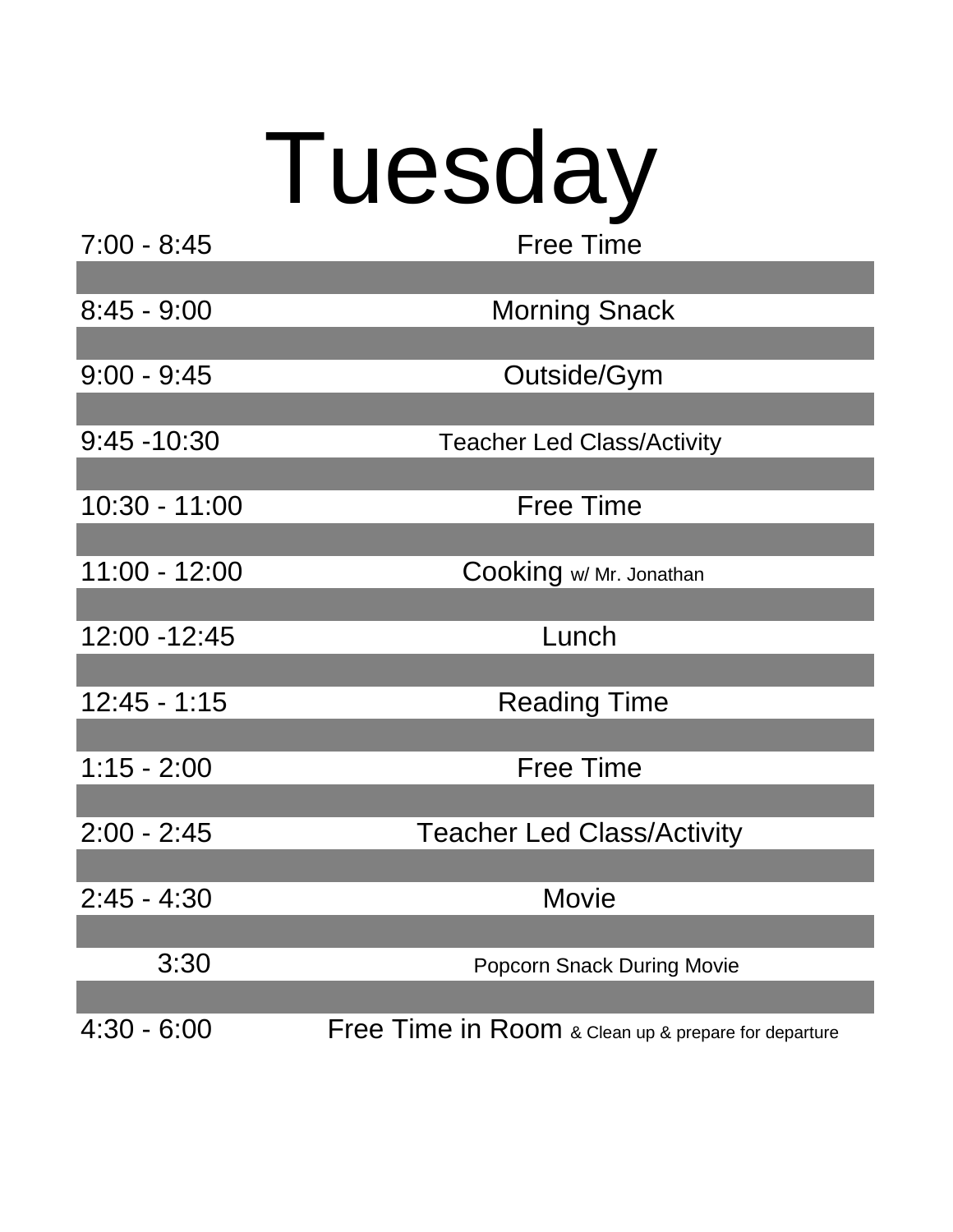## Wednesday

| $7:00 - 8:45$ | <b>Free Time</b>                                                                                                         |
|---------------|--------------------------------------------------------------------------------------------------------------------------|
|               |                                                                                                                          |
| $8:45 - 9:00$ | <b>Morning Snack</b>                                                                                                     |
|               |                                                                                                                          |
| $9:00 - 9:30$ | Outside/Gym                                                                                                              |
|               |                                                                                                                          |
| 9:30          | <b>Prepare for Departure</b>                                                                                             |
|               | *Prepare for Field Trip Departure 15 minutes prior to Scheduled Time                                                     |
|               |                                                                                                                          |
|               |                                                                                                                          |
|               | *For Afternoon Field Trips Eat Lunch 12:00-12:30                                                                         |
|               | *Free Time in Room & Outside Gym Prior to Field Trip<br>or After Field Trip Based on if it's a morning or afternoon trip |
|               |                                                                                                                          |
| $3:45 - 4:00$ | <b>Afternoon Snack</b>                                                                                                   |
|               |                                                                                                                          |
| $4:00 - 4:45$ | <b>Outside/ Gym</b>                                                                                                      |
|               |                                                                                                                          |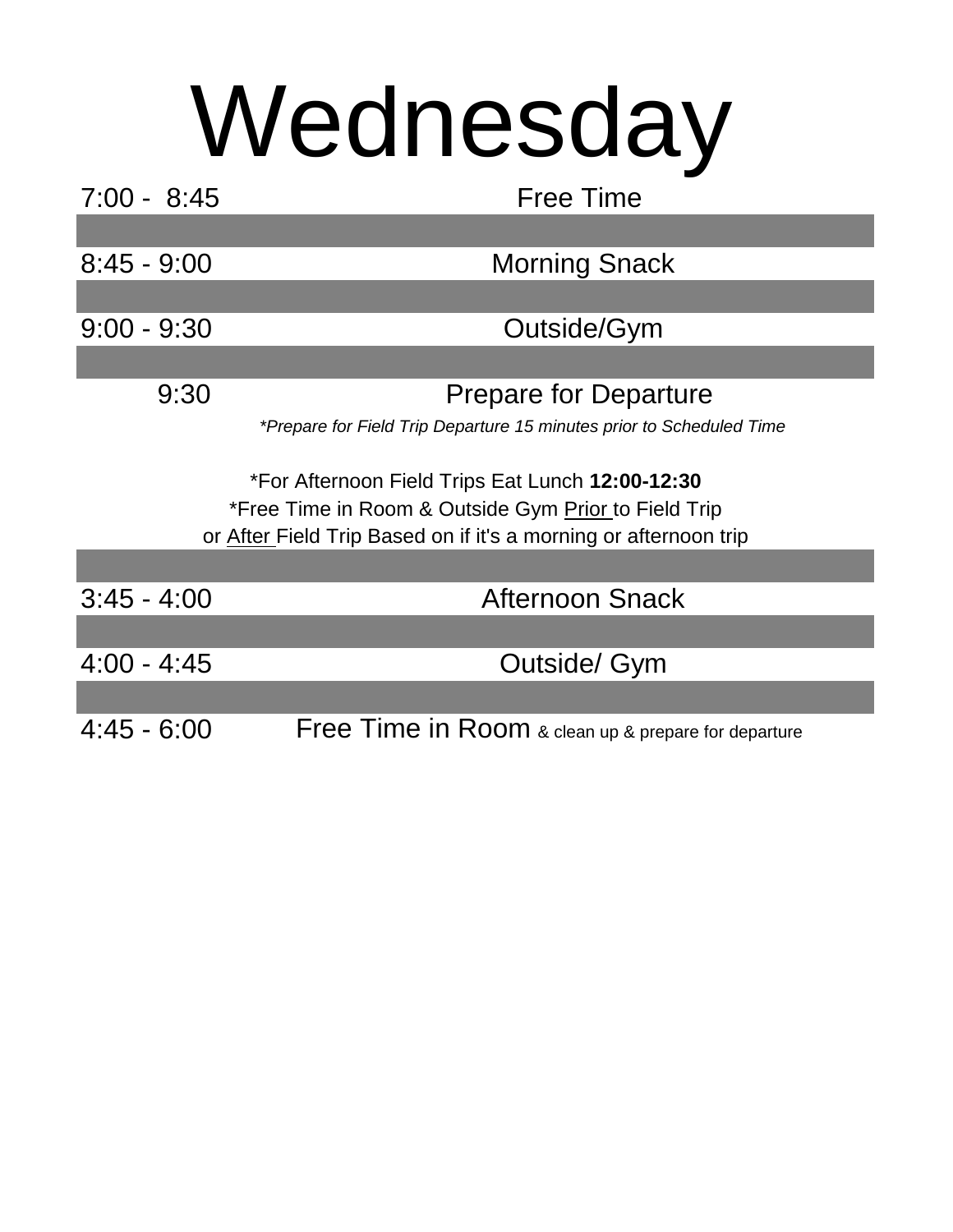## Thursday

| $7:00 - 8:45$  | <b>Free Time</b>                                       |
|----------------|--------------------------------------------------------|
|                |                                                        |
| $8:45 - 9:00$  | <b>Morning Snack</b>                                   |
|                |                                                        |
| $9:00 - 10:00$ | Outside & Wheel Time /Gym                              |
|                |                                                        |
| 10:00 - 10:30  | <b>Teacher Led Class/Activity</b>                      |
|                |                                                        |
| 10:30 - 11:30  | <b>Free Time</b>                                       |
|                |                                                        |
| 11:30 - 12:00  | <b>Teacher Led Class/Activity</b>                      |
| 12:00 - 12:45  | Lunch                                                  |
|                |                                                        |
| 12:45 - 1:00   | <b>Reading Time</b>                                    |
|                |                                                        |
| $1:00 - 1:30$  | <b>Sweet Treats</b> (Ice Cream Truck or Shaved Ice)    |
|                |                                                        |
| 1:30 - 2:30    | Outside & Wheel Time/ Gym                              |
|                |                                                        |
| $2:30 - 3:15$  | Free Time                                              |
|                |                                                        |
| $3:15 - 3:30$  | <b>Afternoon Snack</b>                                 |
|                |                                                        |
| $3:30 - 4:15$  | <b>Teacher Led Class/Activity</b>                      |
|                |                                                        |
| $4:15 - 5:00$  | Outside & Wheel Time/ Gym                              |
|                |                                                        |
| $5:00 - 6:00$  | Free Time in Room & Clean up and prepare for departure |